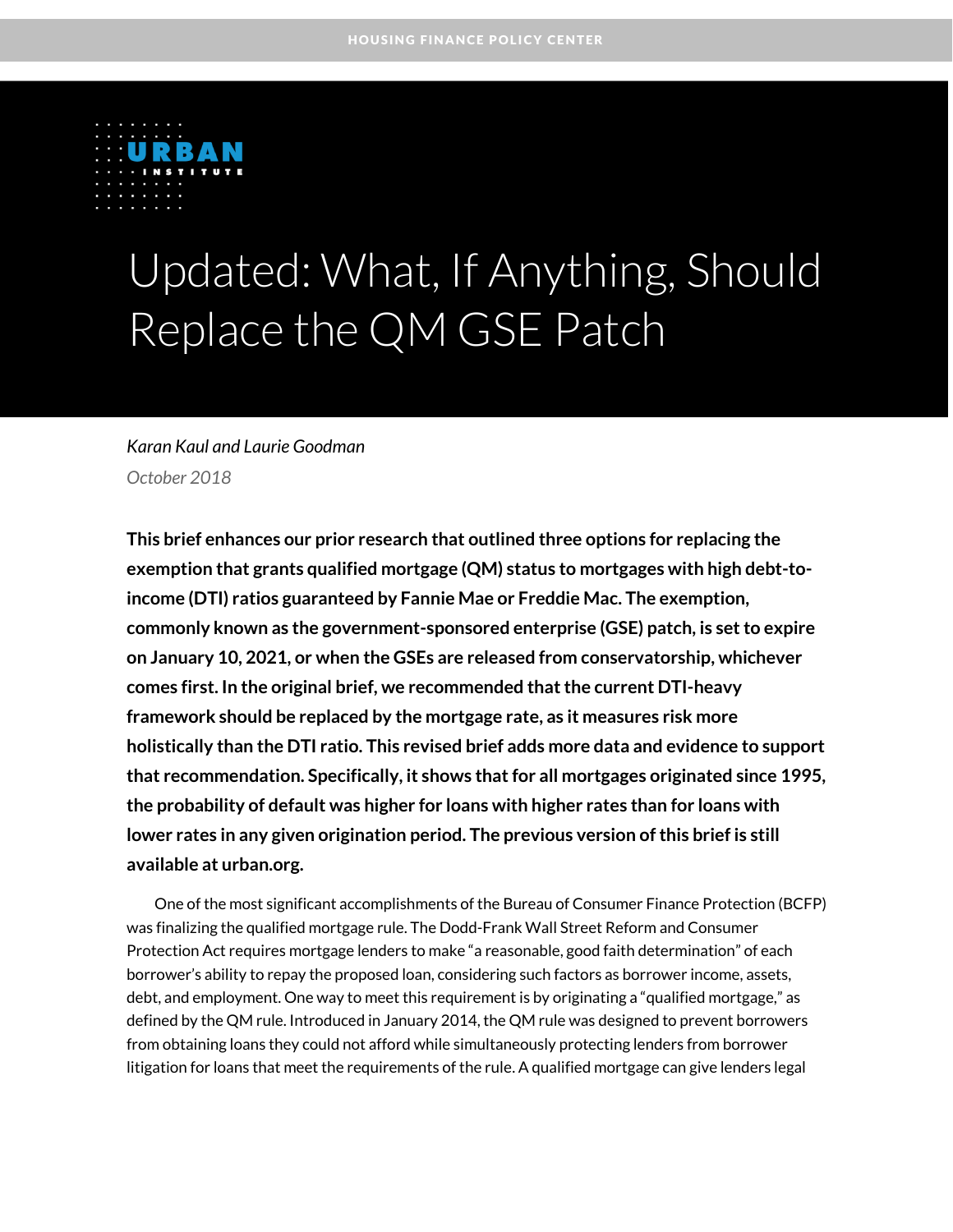protection from lawsuits that claim the lender failed to verify a borrower's ability to repay. A borrower who obtains a qualified mortgage is presumed to have the ability to repay.

In addition to the verification and documentation of borrower income and assets, all qualified mortgages should generally meet the following mandatory requirements:

- 1. The loan cannot have negative amortization, interest-only payments, or balloon payments.
- 2. Total points and fees cannot exceed 3 percent of the loan amount.<sup>1</sup>
- 3. The mortgage term must be 30 years or less.
- 4. Adjustable-rate mortgages must be underwritten to the maximum interest rate applicable during the first five years of the loan.
- 5. Prepayment penalties are generally permitted but subject to a three-year phaseout.<sup>2</sup>

Qualified mortgages must also satisfy at least one of the following three criteria:

- 1. The borrower's total monthly DTI ratio must be 43 percent or less.
- 2. The loan must be eligible for purchase by Fannie Mae or Freddie Mac (the governmentsponsored enterprises, or GSEs) or insured by the Federal Housing Administration (FHA), the US Department of Veterans Affairs (VA), or the US Department of Agriculture Rural Development (USDA), regardless of DTI ratio.<sup>3</sup>
- 3. The loan must be originated by insured depositories with total assets less than \$10 billion<sup>4</sup> but only if the mortgage is held in portfolio.

Mortgages that meet the QM definition are presumed to comply with ability to repay in one of two ways. First-lien mortgages with an annual percentage rate no more than 150 basis points above the Average Prime Offered Rate<sup>5</sup> (APOR) receive an irrebuttable presumption of compliance, a so-called safe harbor. This offers lenders the highest level of legal protection against claims that the lender failed to comply with the ability to repay standards. All other QM loans receive a presumption of compliance that can be rebutted in litigation by showing that the lender failed to verify borrower ability to repay.

The BCFP's QM rule created an exemption from the 43 percent DTI cap for mortgages eligible for purchase by Fannie Mae or Freddie Mac. This exemption is commonly known as the "GSE patch." Loans insured by the FHA, VA, or USDA are governed by separate QM rules developed and implemented by each of these agencies.<sup>6</sup> The QM rules finalized by these three agencies have no maximum DTI requirement. The GSE patch is a temporary measure that is set to expire on January 10, 2021, or on the day the GSEs exit Federal Housing Finance Agency conservatorship, whichever occurs first. The FHA, VA, and USDA QM rules are permanent.

It is important to realize that the mandatory requirements of the QM rule offer significant inbuilt protection against irresponsible loosening of credit. Data on loan performance show that the products and features that had the highest historical default rates are already banned under QM. Table 1 shows 90-day delinquency rates for all mortgages by product feature (low documentation, full documentation,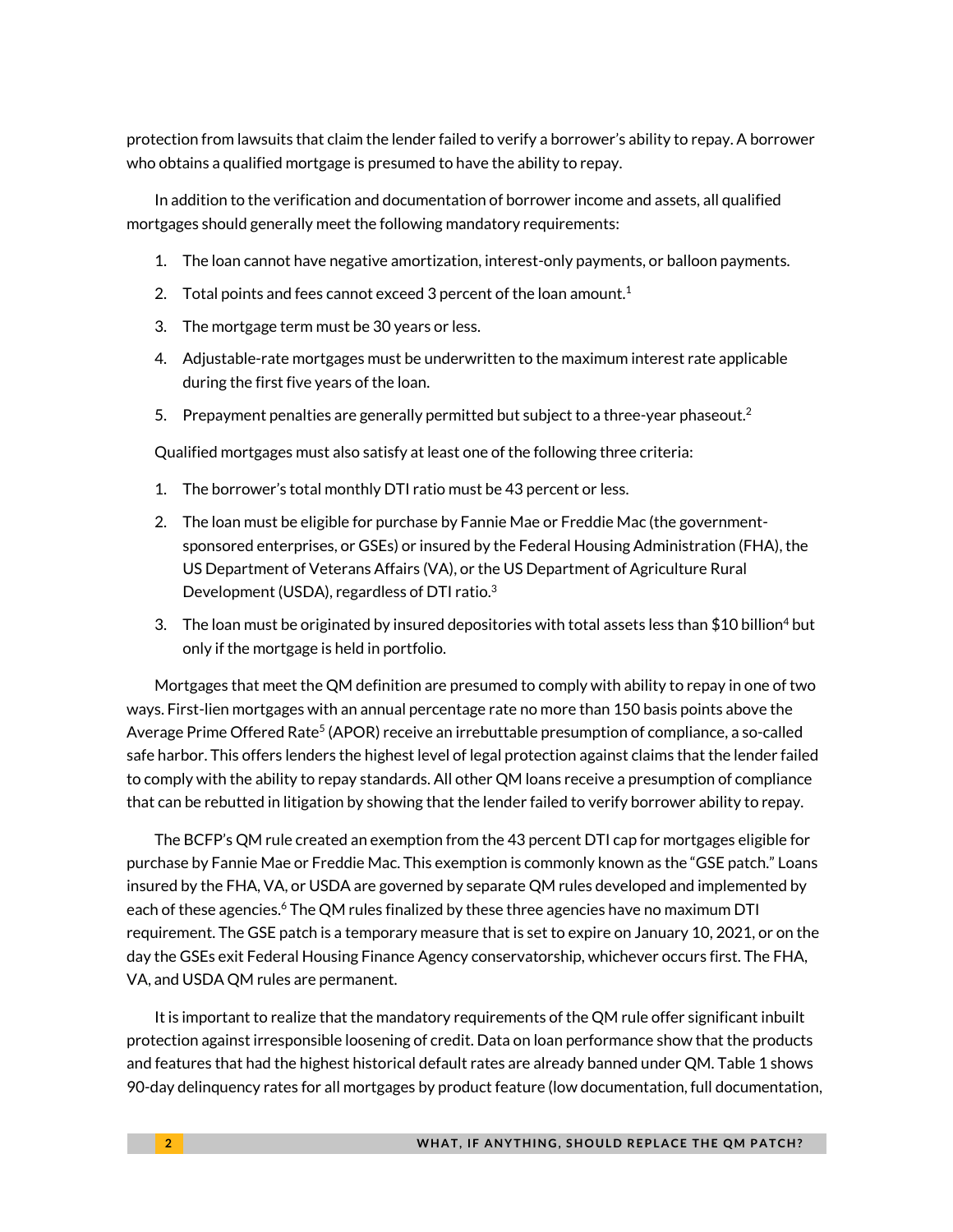full-documentation with traditional and nontraditional features). In every period shown, lowdocumentation loans and full-documentation loans with non-traditional features (interest only, balloon payments, negative amortization, prepayment penalty, and terms longer than 30 years) exhibited the highest default rates. These product features are largely nonexistent for post-2009 originations.

### TABLE 1

### **90-Day Delinquency Rate by Product Feature**

|                                                       | $1995 -$ | $2001 -$ | $2005 -$ | $2009 -$ |
|-------------------------------------------------------|----------|----------|----------|----------|
|                                                       | 2000     | 2004     | 2008     | 2018     |
| All loans                                             | 6.5%     | 9.3%     | 27.4%    | 3.8%     |
| All low-documentation loans                           | 19.9%    | 12.2%    | 29.2%    | 5.2%     |
| All full-documentation loans                          | $6.2\%$  | 9.0%     | 27.0%    | 3.5%     |
| All full-documentation loans, nontraditional features | 9.0%     | 12.3%    | 40.9%    | 6.9%     |
| All full-documentation loans, traditional features    | 5.7%     | 8.0%     | 20.4%    | 3.3%     |

**Source:** Urban Institute analysis based on Black Knight data.

# High-DTI Lending under QM

Data show that a considerable share of federally insured or GSE-guaranteed qualified mortgages over the past several years had DTI ratios over 43 percent. Table 2 shows the share of purchase mortgages with DTI ratios over 43 percent by origination year. About one in five GSE-backed mortgages originated in 2017 had a DTI ratio over 43 percent, and approximately one in two FHA or VA mortgages had a DTI ratio over 43 percent. In comparison, the share of these mortgages in bank portfolios, which consists largely of high-quality jumbo loans, averaged about 15 percent from 2013 to 2018 but has risen to about 20 percent.

### TABLE 2

### **Agency Purchase Originations with DTI Ratios over 43 Percent**

|                   | <b>Fannie Mae</b> | <b>Freddie Mac</b> | <b>FHA</b> | VA    |
|-------------------|-------------------|--------------------|------------|-------|
| 2013              | 13.3%             | 14.1%              | 42.4%      | 33.0% |
| 2014              | 13.6%             | 15.1%              | 42.7%      | 35.1% |
| 2015              | 13.2%             | 17.2%              | 41.8%      | 36.6% |
| 2016              | 13.9%             | 18.6%              | 44.7%      | 38.0% |
| 2017              | 19.3%             | 21.2%              | 51.5%      | 41.9% |
| 2018 <sup>a</sup> | 29.0%             | 24.9%              | 55.3%      | 45.9% |

**Source:** Urban Institute calculations based on eMBS data.

**Note:** FHA = Federal Housing Administration; VA = US Department of Veterans Affairs.

a 2018 data are through May 2018.

The share of QM loans with DTI ratios over 43 percent has risen mainly because the widening gap between house price appreciation and wage growth has forced homebuyers to borrow more in comparison with incomes. In recent years, house prices have appreciated at an annual rate of 6 to 7 percent while wage growth has averaged about 2 to 3 percent. And since 2016, rising interest rates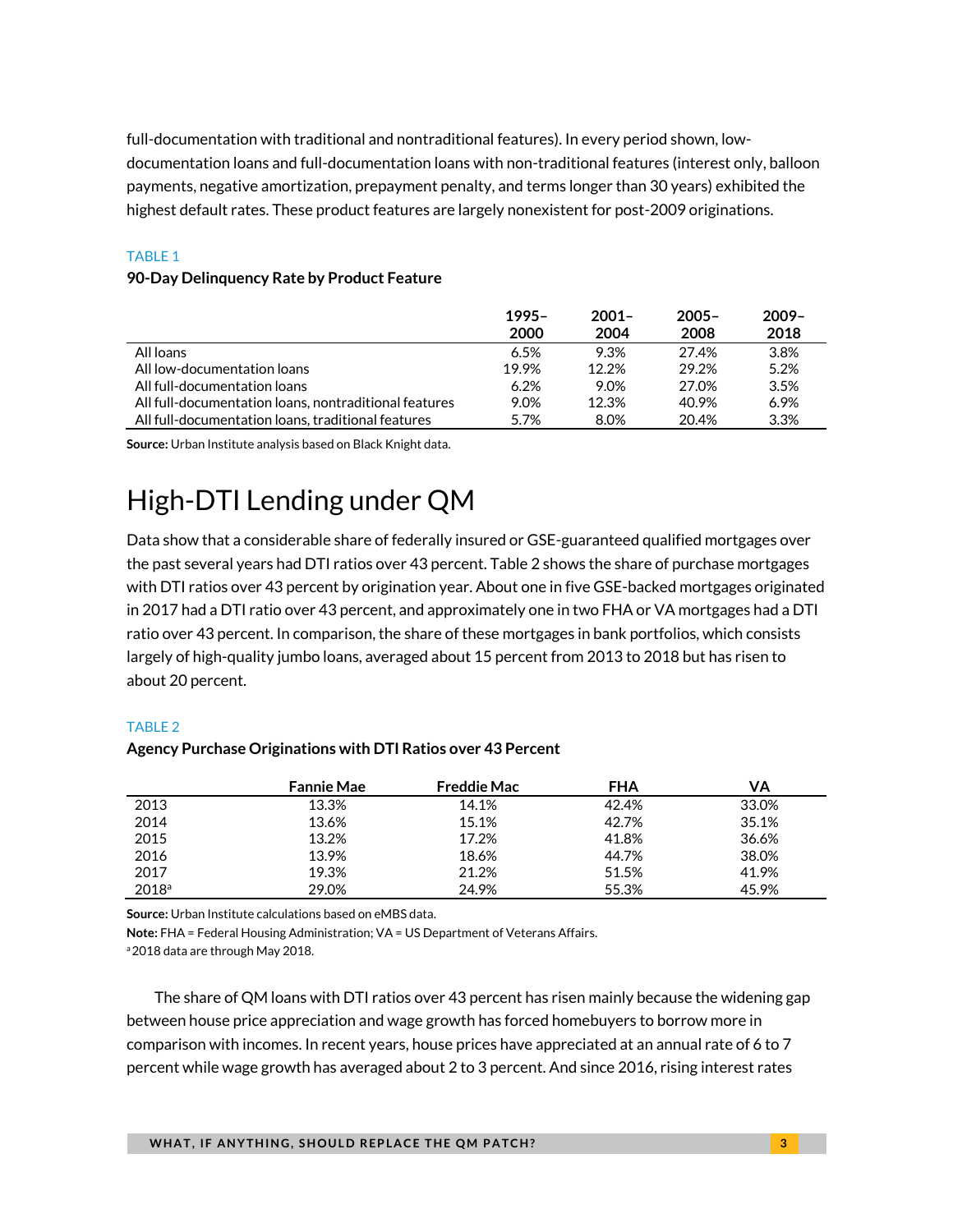have increased monthly payments, further increasing DTI ratios. Through May 2018, the share of purchase originations with DTI ratios over 43 percent is about 25 percent for Freddie Mac loans, 29 percent for Fannie Mae loans, 55 percent for FHA loans, and 46 percent for VA loans (figure 1).



#### FIGURE 1

**Share of Purchase Originations with DTI Ratios over 43 Percent, by Channel**

**Source:** Urban Institute calculations based on eMBS and CoreLogic data. **Note:** FHA = Federal Housing Administration; VA = US Department of Veterans Affairs.

To appreciate how significant these numbers are, it is worth looking at the market for loans that fall outside the QM definition. Although reliable data on "non-QM" lending volumes are difficult to come by, estimates of originations range from \$20 to \$30 billion a year<sup>7</sup> for 2017, a drop in the bucket compared with the \$1.8 trillion in total originations. Some lenders attribute the small size of the non-QM market to fears of taking on the risk that a borrower in default will sue, citing lender failure to verify ability to repay, although other factors could be at work, including the lack of a robust private-label securitization market.

When one combines the small non-QM lending volume with the rise of high-DTI lending, it does not take much imagination to see what would happen to the market—at least in the short run—should the 43 percent DTI ceiling be applied to loans backed by Fannie Mae and Freddie Mac. These loans would either go to the FHA or not be originated. Although theoretically borrowers could buy cheaper homes to lower their DTI ratios, the supply of these homes—and all homes in general—is low. Figure 2 shows the nationwide for-sale inventory of homes by price tier. Since 2010, the inventory of homes whose values are in the bottom third of all home values in a given geography (bottom tier) has declined by more than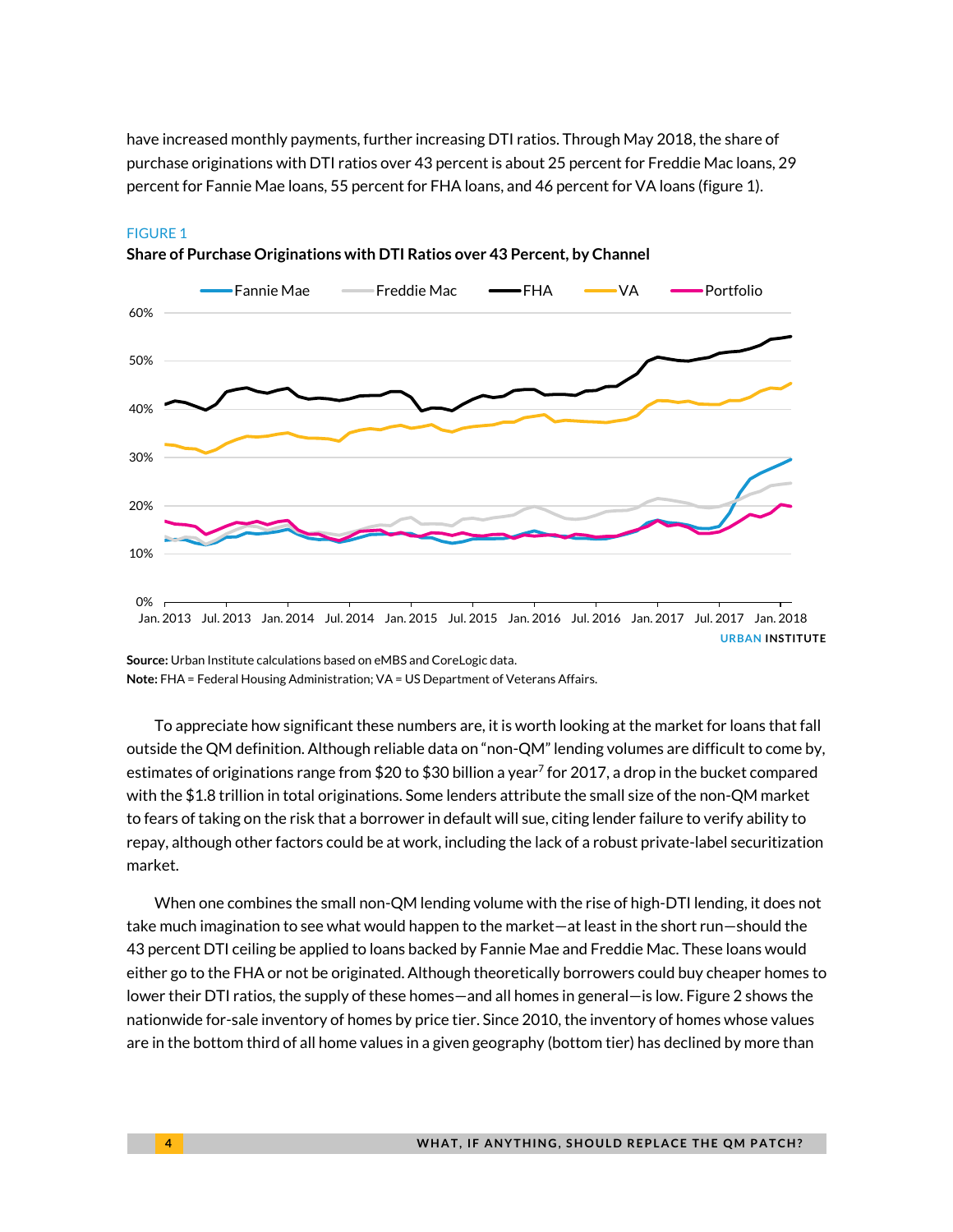half. Inventory of homes in the middle and top tier is also down significantly, but not by as much, suggesting that housing supply constraints are especially acute at the lower end of the market.

The second theoretical possibility is that prospective homebuyers would pay down their nonfinancial debt to lower their DTI ratio to 43 percent or less. But most renter households that are looking to buy a home do not have the assets to pay down their nonfinancial debt. According to the Federal Reserve's 2016 Survey of Consumer Finances, the median net worth (total assets minus debt) of US renter households was only about \$5,200. Median annual income of renters was also low, about \$32,000 according to this survey (Bricker et al. 2017).

#### FIGURE 2



### **For-Sale Inventory of Homes by Price Tier**

**Source:** Urban Institute calculations based on Zillow data.

**Notes:** Zillow defines top-, middle-, and bottom-tier homes as those that fall in the top, middle, and bottom third of all home values, respectively, in a given geography (includes single-family and condominium units). 2010–17 data are as of December of those years, and 2018 data are as of August 2018.

The GSE patch is nonetheless set to expire on January 10, 2021, setting up an urgent need to determine what, if anything, should replace it. This brief is an effort to kick-start the debate about the future beyond the GSE patch by exploring three options.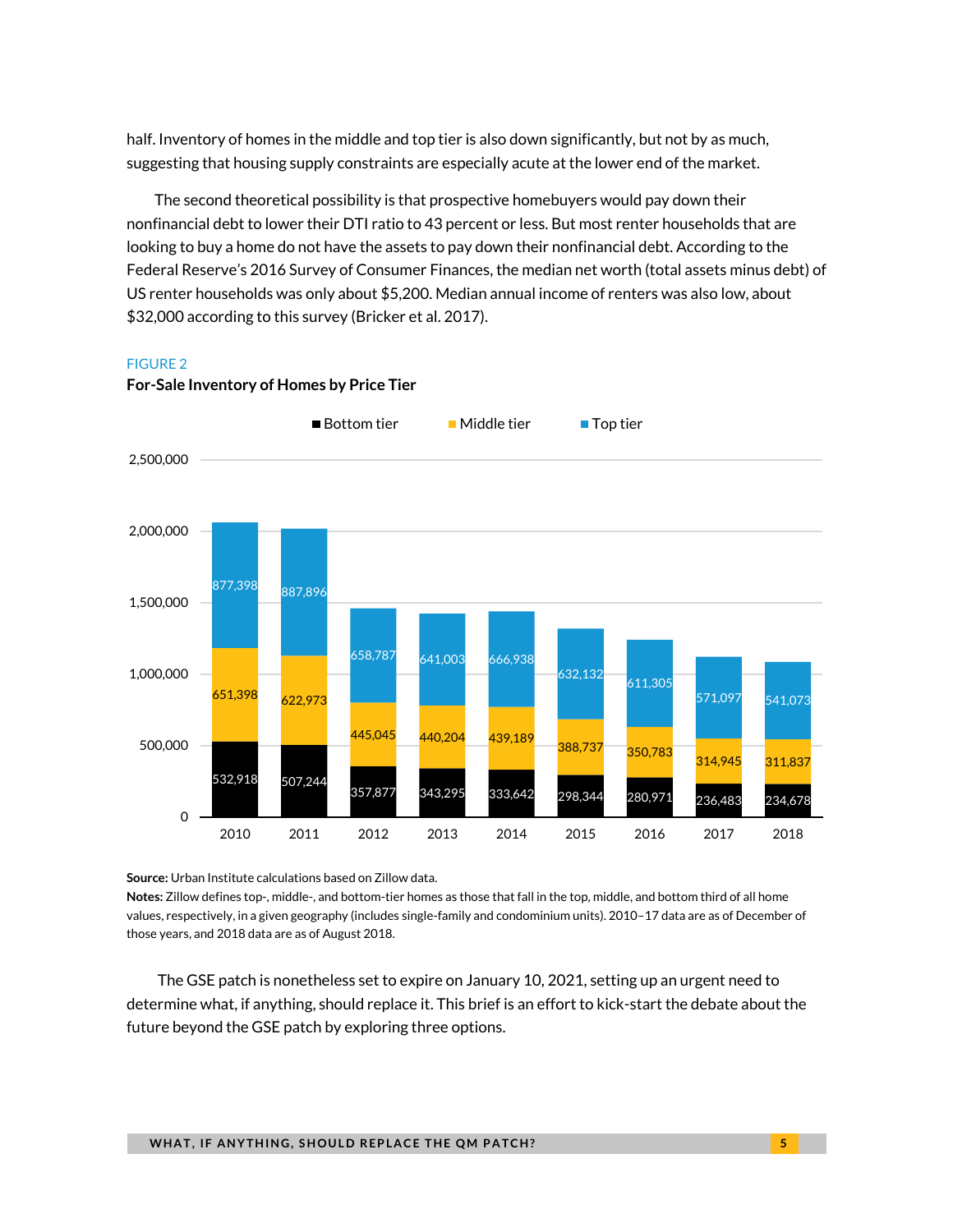# Option 1: Preserve the GSE Patch Largely as Is

The BCFP can preserve the GSE patch one of two ways. The first is a simple extension, leaving the rules that govern qualified mortgages as is. The BCFP would essentially extend the patch to a new expiration date or to the GSEs' exit from conservatorship, whichever comes first. Absent GSE reform, this option would force the BCFP to revisit the patch before the new expiration date. Or the BCFP could drop the sunset date and tie patch expiration to the GSEs' exit from conservatorship.

The BCFP could also go further and expand the GSE patch modestly. All elements of QM would remain in place, but the patch would be expanded to cover mortgages within the risk tolerances of the GSEs' automatic underwriting systems (AUS), even if they are GSE-ineligible for other reasons. For instance, a loan that is ineligible because its size exceeds the conventional loan limit but is otherwise within the AUS risk profile would be deemed a qualified mortgage. For the most part, this expansion would award QM status to jumbo loans with DTI ratios over 43 percent held in bank portfolios. Jumbo loans tend to be high-quality mortgages but are agency-ineligible because their size exceeds the conforming limit.

This option's practical benefit is modest, though: there is ample credit available at the jumbo end of the market. Loans to low- and moderate-income borrowers and first-time homebuyers—for whom access to credit remains tight—are less likely to fall within AUS risk tolerances and thus are less likely to be deemed qualified mortgages under this patch expansion.

We believe this option will yield only modest benefits, and most of them will flow to the high end of the market, where credit availability is not constrained. Additionally, the patch, even if extended, is a temporary solution that will eventually need revisiting. Considering this, we recommend the BCFP consider a more permanent alternative. The next approach, option 2, would constitute a major change to QM but would meaningfully improve credit availability.

# Option 2: Drop the DTI Cap and GSE Patch from the QM Definition

Under this option, the QM safe harbor standard would be based on a loan's overall riskiness, as opposed to the DTI ratio, or who insures or guarantees the mortgage. Both the 43 percent DTI cap and GSE patch would be dropped from the BCFP's QM rule. Restrictions on risky products, loan terms, and points and fees would remain unchanged, as would the statutory exemption for portfolio lenders with less than \$10 billion in assets. With no DTI cap or the patch, this framework would provide safe harbor status to first-lien mortgages as long as their annual percentage rate is no more than 150 basis points over the APOR and they meet other QM criteria. $8\,$  The underlying premise is that loans priced under the 150 basis point rate-spread threshold would be less risky than loans priced above this threshold. A rate spread–based QM regime offers several advantages.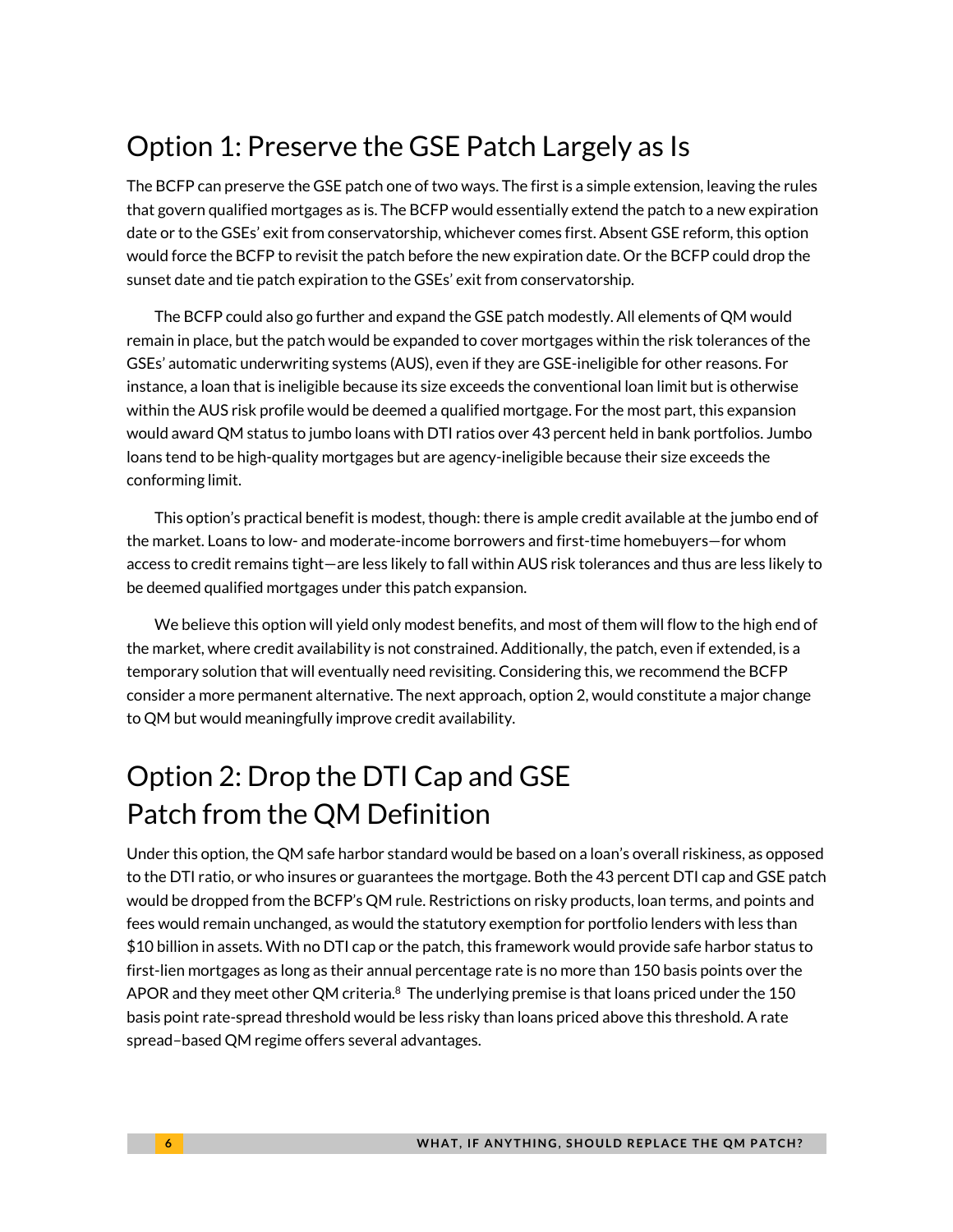**Mortgage rates reflect credit risk more holistically than DTI ratios.** The DTI ratio is one of several factors affecting borrower creditworthiness and ability to repay. But it is not a good predictor of default because it is often poorly measured.<sup>9</sup> Consider the following examples: Families who could qualify for a mortgage using only one spouse's earnings would not have the incentive to document and report the second income on their loan application. In this case, household income would be understated, and the DTI ratio would be overstated. As another example, debt owed to individuals, family members, or friends (e.g., money borrowed from parents for college or a car purchase) is not recorded, does not show up in a credit report, and is likely underreported. This would tend to understate the borrower's true debt burden and DTI ratio. In both examples, the ability to repay would be inaccurately measured, and there would be no way for a loan officer to know the household's total debt burden or income. Other situations that can distort the DTI ratio include undisclosed income from a second, part-time, or seasonal job; rental or room-share income; and debt taken on shortly after the loan closes.

Evidence from default rates on historical full-documentation, fully amortizing GSE originations shows the limitations of DTI ratios in predicting default risk (table 3). For each year since 2011, the 90 day delinquency rate for loans with DTI ratios over 45 percent is less than that for loans with DTI ratios between 30 and 45 percent. This inconsistency is not present in other measures of riskiness, such as FICO scores and LTV ratios.

|      | <b>DTI Ratio</b> |            |        | <b>FICO Score</b> |         |        | <b>LTV Ratio</b> |        |        |
|------|------------------|------------|--------|-------------------|---------|--------|------------------|--------|--------|
|      | $~130\%$         | $30 - 45%$ | >45%   | >750              | 700-750 | <700   | <80%             | 80-95% | >95%   |
| 1999 | 2.68%            | 3.81%      | 4.39%  | 0.77%             | 1.82%   | 6.63%  | 2.59%            | 5.08%  | 5.72%  |
| 2000 | 2.51%            | 3.34%      | 3.53%  | 0.63%             | 1.59%   | 6.38%  | 2.26%            | 4.46%  | 5.69%  |
| 2001 | 2.53%            | 3.59%      | 4.05%  | 0.78%             | 1.91%   | 6.54%  | 2.38%            | 5.52%  | 6.22%  |
| 2002 | 2.87%            | 4.26%      | 4.84%  | 1.07%             | 2.60%   | 7.59%  | 2.84%            | 7.00%  | 7.88%  |
| 2003 | 3.70%            | 6.14%      | 7.05%  | 1.76%             | 4.30%   | 10.17% | 4.27%            | 9.32%  | 11.61% |
| 2004 | 5.73%            | 8.81%      | 9.95%  | 2.78%             | 6.48%   | 14.03% | 6.81%            | 12.85% | 15.14% |
| 2005 | 7.83%            | 13.14%     | 15.67% | 4.73%             | 11.05%  | 20.97% | 11.00%           | 18.13% | 20.42% |
| 2006 | 9.43%            | 15.55%     | 19.22% | 5.78%             | 13.69%  | 25.25% | 13.62%           | 21.05% | 27.65% |
| 2007 | 9.91%            | 16.99%     | 21.95% | 6.27%             | 14.89%  | 28.18% | 14.27%           | 23.98% | 29.10% |
| 2008 | 4.91%            | 9.73%      | 15.03% | 3.84%             | 10.43%  | 22.05% | 8.33%            | 15.12% | 15.87% |
| 2009 | 0.94%            | 2.40%      | 4.13%  | 0.95%             | 3.04%   | 8.06%  | 1.94%            | 3.17%  | 2.99%  |
| 2010 | 0.72%            | 1.76%      | 2.13%  | 0.60%             | 2.08%   | 5.71%  | 1.29%            | 1.89%  | 3.15%  |
| 2011 | 0.56%            | 1.38%      | 1.34%  | 0.43%             | 1.58%   | 4.61%  | 0.99%            | 1.42%  | 1.51%  |
| 2012 | 0.33%            | 0.85%      | 0.66%  | 0.26%             | 0.98%   | 3.08%  | 0.54%            | 0.94%  | 1.15%  |
| 2013 | 0.36%            | 0.87%      | 0.54%  | 0.24%             | 0.88%   | 2.65%  | 0.54%            | 0.96%  | 1.40%  |
| 2014 | 0.39%            | 0.88%      | 0.54%  | 0.22%             | 0.75%   | 2.33%  | 0.58%            | 0.96%  | 1.05%  |
| 2015 | 0.20%            | 0.47%      | 0.26%  | 0.11%             | 0.36%   | 1.29%  | 0.29%            | 0.50%  | 0.82%  |
| 2016 | 0.06%            | 0.14%      | 0.07%  | 0.04%             | 0.10%   | 0.38%  | 0.09%            | 0.15%  | 0.33%  |

#### TABLE 3

|  | 90-Day Delinquency Rate for GSE Purchase Originations by DTI Ratio, FICO Score, and LTV Ratio |  |  |  |
|--|-----------------------------------------------------------------------------------------------|--|--|--|
|--|-----------------------------------------------------------------------------------------------|--|--|--|

**Source:** Urban Institute analysis based on Fannie Mae and Freddie Mac loan-level credit data.

**Note:** DTI = debt-to-income; GSE = government-sponsored enterprise; LTV = loan-to-value.

In comparison, the mortgage rate considers a wider set of borrower, property, and loan characteristics, including the DTI ratio, resulting in a more holistic measure. An analysis of the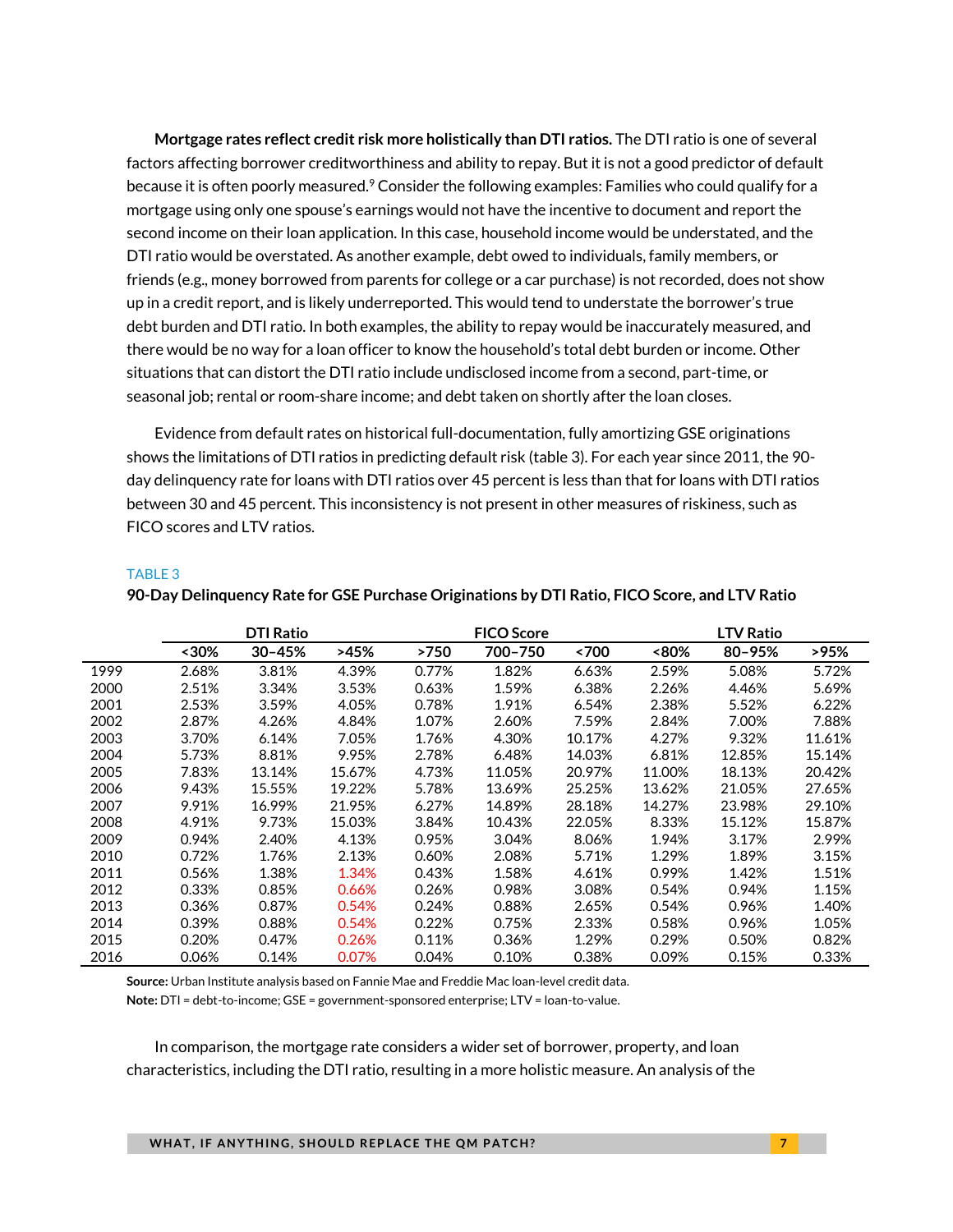relationship between the note rate and defaults shows this clearly. Table 4 displays 90-day delinquency rates for mortgages by rate spread for each channel and in aggregate. In this analysis, *rate spread* is the difference between the note rate and Freddie Mac's Primary Mortgage Market Survey (PMMS). We show default rates by rate-spread buckets, in increments of 50 basis points (bps).

For every channel, the 90-day delinquency (D90) rate is lowest for loans with a rate spread of up to 50 bps and highest for loans with spreads over 200 bps. More importantly, there is a gradual increase in default rate from the lowest-priced loans (spread up to 50 bps) to the highest-priced loans (spread above 200 bps). Let us walk through an example. For all 1995–2000 originations, loans with a rate spread up to 50 bps above PMMS had the lowest D90 rate of 4.5 percent. Loans with a spread of 51 to 100 bps had a D90 rate of 6.7 percent, those in the 101 to 150 bps bucket had a D90 rate 9.5 percent, 151 to 200 bps spread loans had a D90 rate of 11.5 percent, and loans priced more than 200 bps above PMMS had the highest default rate of 14.8 percent.

This pattern holds true for every loan channel and origination period with a few exceptions. FHA, VA, and portfolio mortgages originated from 2005 to 2008 with a rate spread of 100 to 150 bps had a slightly *lower* default rate than mortgages in the 50-to-100-bps bucket. 2009–18 FHA mortgages in the above-200-bps rate-spread bucket exhibit a similar pattern. This could reflect mispricing, but we note that the difference in default rates is small.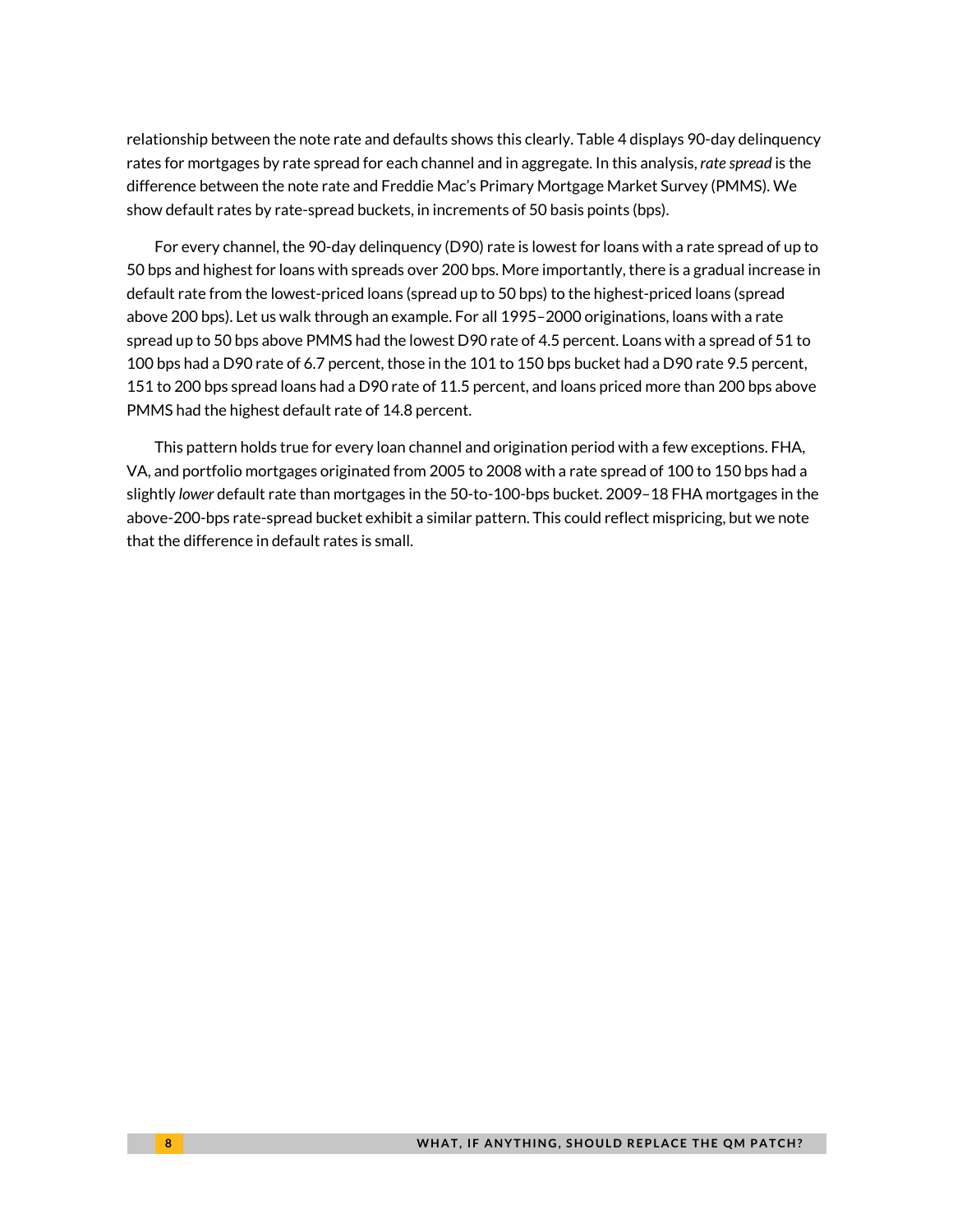#### TABLE 4

#### **90-Day Delinquency Rate by Rate Spread and Origination Period**

| <b>Spread over PMMS</b> | 1995-2000 | 2001-2004 | 2005-2008 | 2009-2018 |
|-------------------------|-----------|-----------|-----------|-----------|
| <b>All loans</b>        |           |           |           |           |
| $>200$ bps              | 14.8%     | 24.1%     | 36.3%     | 14.2%     |
| 151-200 bps             | 11.5%     | 20.4%     | 29.2%     | 5.0%      |
| 101-150 bps             | 9.5%      | 17.0%     | 28.1%     | 4.3%      |
| 51-100 bps              | 6.7%      | 10.4%     | 23.8%     | 4.4%      |
| <50 bps                 | 4.5%      | 6.2%      | 16.5%     | 2.9%      |
| <b>GSE loans</b>        |           |           |           |           |
| $>200$ bps              | 18.3%     | 28.2%     | 39.3%     | 7.1%      |
| 151-200 bps             | 12.7%     | 22.7%     | 36.1%     | 3.4%      |
| 101-150 bps             | 8.1%      | 15.0%     | 29.4%     | 2.9%      |
| 51-100 bps              | 4.5%      | 7.6%      | 21.7%     | 1.8%      |
| <50 bps                 | 2.5%      | 4.4%      | 12.7%     | 0.8%      |
| Portfolio loans         |           |           |           |           |
| >200 bps                | 12.5%     | 19.5%     | 29.6%     | 7.1%      |
| 151-200 bps             | 9.6%      | 13.4%     | 20.5%     | 3.1%      |
| 101-150 bps             | 9.5%      | 11.2%     | 19.3%     | 1.7%      |
| 51-100 bps              | 7.3%      | 6.7%      | 19.7%     | 1.0%      |
| <50 bps                 | 4.3%      | 4.6%      | 17.1%     | 0.6%      |
| <b>FHA loans</b>        |           |           |           |           |
| $>200$ bps              | 20.0%     | 44.8%     | 39.1%     | 12.9%     |
| 151-200 bps             | 18.4%     | 29.6%     | 33.3%     | 15.1%     |
| 101-150 bps             | 15.7%     | 25.7%     | 31.3%     | 13.0%     |
| 51-100 bps              | 13.7%     | 20.9%     | 31.8%     | 12.3%     |
| <50 bps                 | 12.0%     | 18.5%     | 30.5%     | 7.8%      |
| <b>VA</b> loans         |           |           |           |           |
| $>200$ bps              | 13.2%     | 57.4%     | 26.2%     | 11.1%     |
| 151-200 bps             | 12.4%     | 20.1%     | 18.1%     | 10.4%     |
| 101-150 bps             | 11.3%     | 14.9%     | 15.7%     | 7.5%      |
| 51-100 bps              | 9.9%      | 10.7%     | 16.9%     | 7.3%      |
| <50 bps                 | 8.9%      | 10.1%     | 15.8%     | 3.9%      |
| <b>PLS</b> loans        |           |           |           |           |
| $>200$ bps              | 19.8%     | 25.9%     | 43.2%     | 39.2%     |
| 151-200 bps             | 10.1%     | 21.7%     | 33.2%     | 11.6%     |
| 101-150 bps             | 6.6%      | 20.1%     | 33.1%     | 8.2%      |
| 51-100 bps              | 3.5%      | 12.4%     | 28.8%     | 6.6%      |
| <50 bps                 | 3.4%      | 8.4%      | 27.4%     | 4.3%      |

**Source:** Urban Institute analysis based on Black Knight data.

**Notes:** FHA = Federal Housing Administration; GSE = government-sponsored enterprise; PLS = private-label securities; PMMS = Primary Mortgage Market Survey; VA = US Department of Veterans Affairs. Rate spread is the note rate less the PMMS rate (upfront points and costs are not included). This analysis excludes loans with the following nontraditional features, as they are banned under the qualified mortgage rule. For fixed-rate mortgages, interest-only loans, balloon payments, negative amortization, prepayment penalties, and terms longer than 30 years. For adjustable-rate mortgages, more than five years to the first reset, in addition to the above nontraditional features.

**A rate-spread framework would create a more level playing field.** Moving to a regime that takes a holistic view of credit risk would also level the playing field between the private sector and the agencies, potentially encouraging more lending outside federally backed channels. The safe harbor protection that lenders currently receive for agency-eligible mortgages reduces litigation risk relative to agency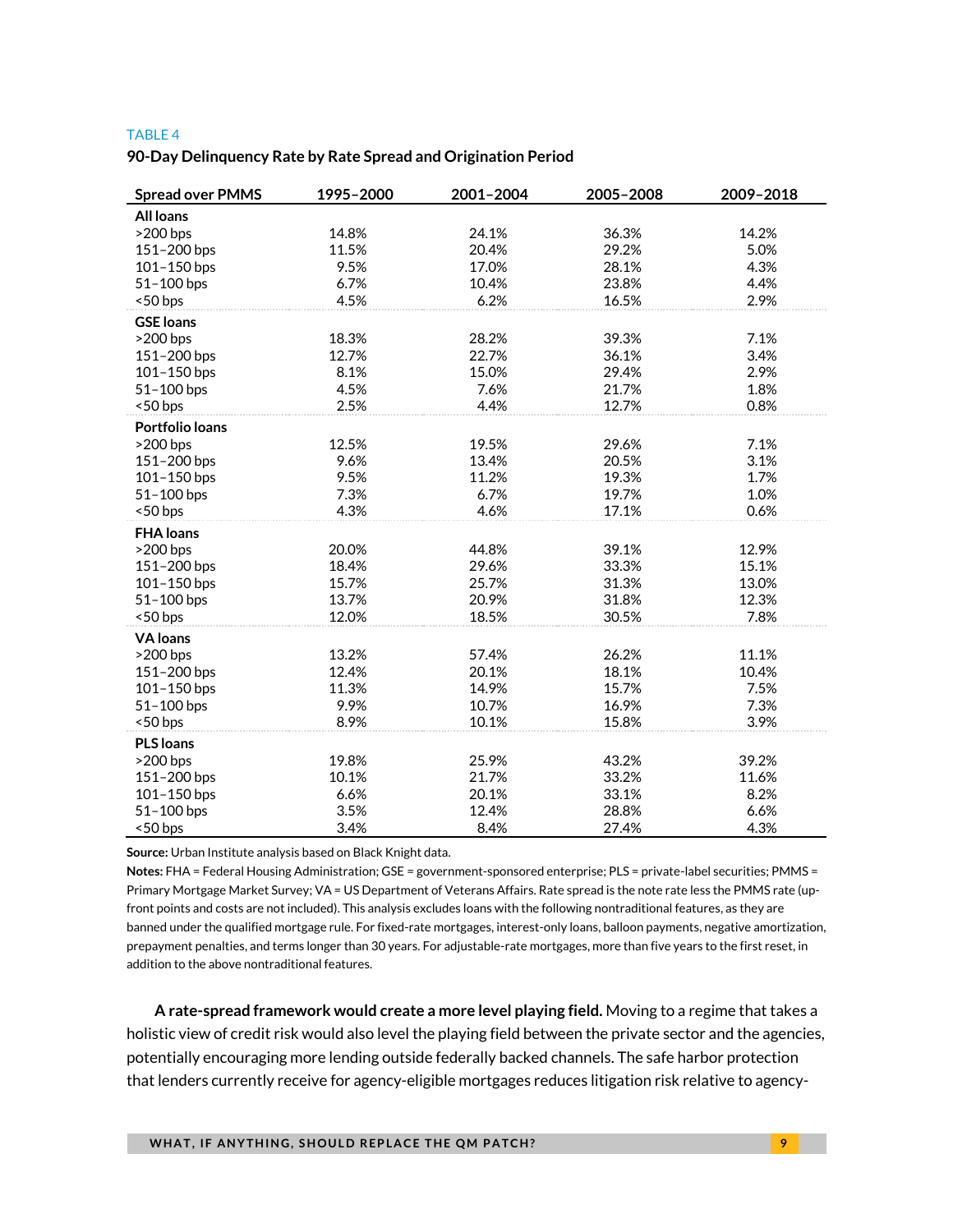ineligible loans with similar risk profiles. Assume two loans with the same DTI ratio over 43 percent and the same probability of default. One is agency-eligible and is deemed a qualified mortgage, and the other is not agency-eligible and is not deemed a qualified mortgage even though it is no riskier. Because there is no way to get safe harbor protection for the second loan, the lender will likely either price for the added litigation risk or choose not to originate the loan. Either way, this does not serve the borrower well. Under our recommendation, the lender would be able to get safe harbor for both loans as long as the annual percentage rates are within 150 basis points of the APOR.

**The standard would facilitate innovation.** Encouraging lenders to originate and hold more high-DTI loans would provide an incentive for them to seek ways to better serve the market, such as by using new innovative methods to verify ability to repay, especially as borrower and household characteristics and work arrangements evolve. Recent technology innovations have automated income and asset verification and reduced the need for paper-based manual entries, which has improved the robustness of loan underwriting and cut down approval times. Such incremental accuracy matters because it can make a difference in a marginal borrower being approved for or denied a loan. The prospect of earning greater profits by holding high-DTI QM loans in portfolio could encourage lenders to make investments that are needed to serve future homebuyers, who are more likely to have nontraditional incomes and heavy student loan burdens than prior generations.

**There is ample precedent for a rate-spread test.** History shows there is ample precedent for the rate-spread regime. The trigger for restrictions and additional disclosure requirements under the Home Ownership and Equity Protection Act is based on an APOR test. Similarly, the requirement to set up escrows for property taxes and insurance is based on a rate spread.<sup>10</sup> Lastly, certain reporting requirements under the Home Mortgage Disclosure Act are based on the APOR test. Admittedly, the objectives of the QM rule are different. But strong historical precedent for the APOR test merits serious consideration.

For these reasons, a rate spread–based QM safe harbor regime is our recommended alternative to the GSE patch. But there are a couple of downsides. First, it assumes the market would always price credit risk accurately, which is hardly assured. Rate spreads would be lowest when real estate prices have increased rapidly and are expected to continue to do so, such as during economic booms. Credit is also likely to be more loosely available during such periods, increasing the risk of borrowers getting overextended. Mispricing could also occur because of perceptions that certain borrowers are riskier or less risky, steering borrowers into high-cost loans, or other market failures. Finally, a rate spread–based regime could give lenders an incentive to price mortgages just below the threshold to qualify for the safe harbor.

### Option 3: Take No Action on the Patch

Here, the BCFP would let the GSE patch expire in 2021, establishing a hard 43 percent DTI cap for mortgages guaranteed by Fannie Mae and Freddie Mac. But this option is not as straightforward because the FHA, VA, and USDA have their own permanent QM rules with no DTI caps. If the BCFP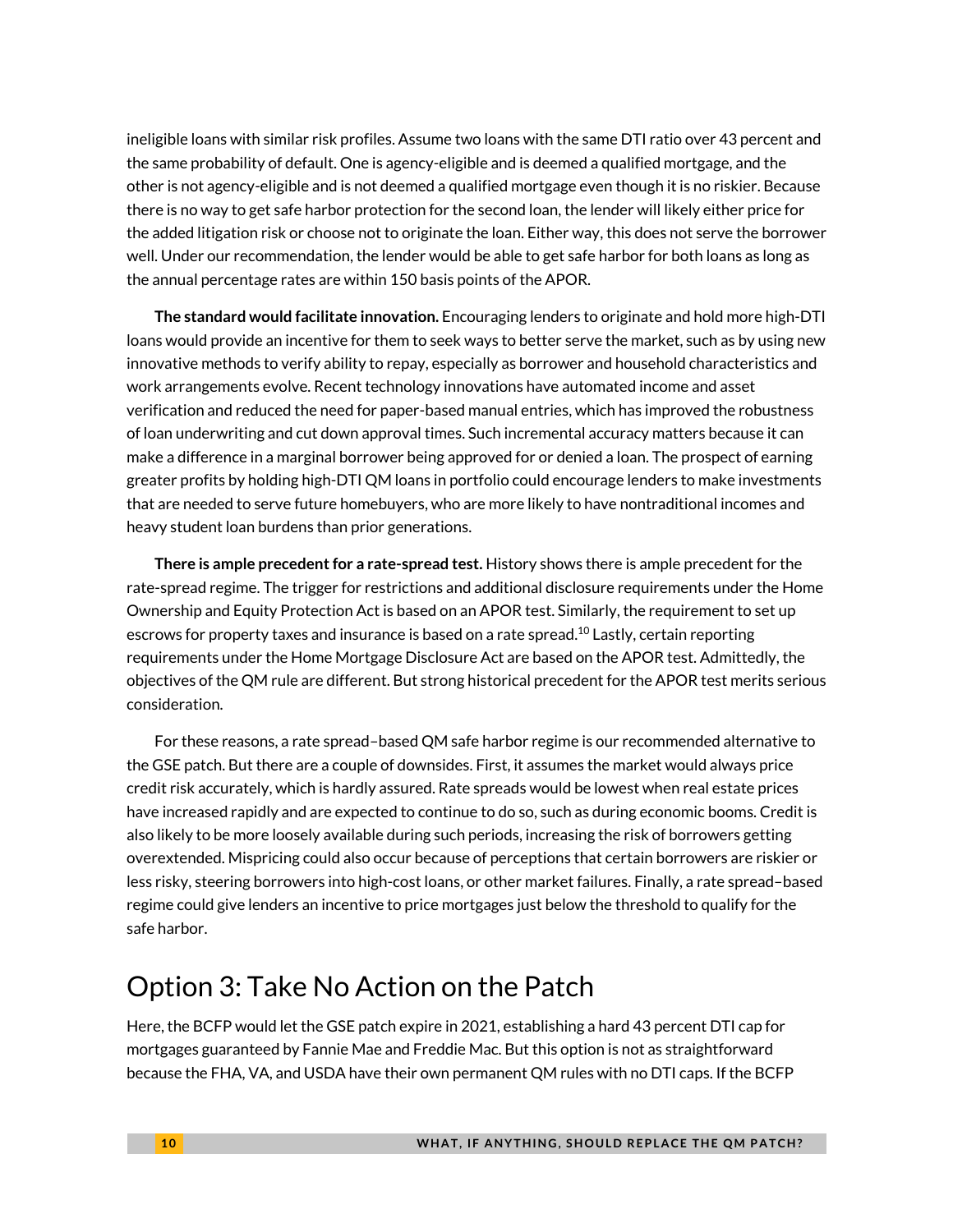were to let the GSE patch expire, that would send the market for high-DTI GSE loans to the FHA. This would be the only way for lenders to secure a safe harbor for high-DTI loans. Portfolio lenders might hold on to some high-DTI loans as non-QMs, at least during periods of economic growth and strong house price appreciation.

If a hard 43 percent DTI cap was established for FHA and VA loans through changes to their QM rules (in addition to letting the GSE patch expire), it would fall entirely on the non-QM market to meet the lending needs of high-DTI borrowers.

But the non-QM market is small. A simple calculation illustrates the degree to which non-QM lending would have to expand to serve the high-DTI segment. In 2017, Fannie Mae, Freddie Mac, the FHA, and the VA originated 3.3 million purchase mortgages. About 1 million of these had DTI ratios above 43 percent (232,000 Fannie Mae mortgages, 170,000 Freddie Mac mortgages, 426,000 FHA mortgages, and 156,000 VA mortgages). In 2017, total non-QM lending volume was between \$20 and \$30 billion, and average size of a newly originated purchase loan was \$267,000 (Dietrich et al. 2018). That translates into a maximum of 112,000 mortgages, one-ninth of the actual 1 million high-DTI agency mortgages.

Today's non-QM loans are also high quality. Data on recently securitized non-QM loans show pools with mostly full-documentation loans, LTV ratios averaging well under 80 percent, FICO averaging above 700, average DTI ratios ranging well under 43 percent,<sup>11</sup> and low serious delinquency rates. These loans are often made to highly creditworthy borrowers who cannot qualify for agency-backed loans because they do not meet agency documentation requirements, are self-employed, have nontraditional incomes, or for other reasons.

In other words, if a hard 43 percent DTI cap were established for Fannie Mae, Freddie Mac, the FHA, and the VA, the non-QM market would have to undergo a massive multiyear expansion to adequately serve the high DTI lending market, or many borrowers would have to forgo buying a home.

# Conclusion

The upcoming GSE patch expiration is an opportunity for the BCFP to modify the patch to make it work better. Evidence from historical default rates shows that the mortgage rate is a better predictor of default than the DTI ratio alone. We believe replacing the current DTI-heavy framework with one that captures risk more holistically (option 2, rate spread) would strike better balance between expanding access while mitigating credit risk. Option 2 would also create a more level playing field between the agency-backed and purely private capital–backed channels, potentially providing incentives for more private lending. Option 1 (preserving the patch) would at best have marginal benefit and would leave unresolved the uncertainty surrounding the patch's future. Option 3 (letting the patch expire) would largely redirect high-DTI lending from one government-backed channel (the GSEs) to another (the FHA). We recognize there might be other options for addressing patch expiration, and we hope this brief is a useful starting point for a robust debate.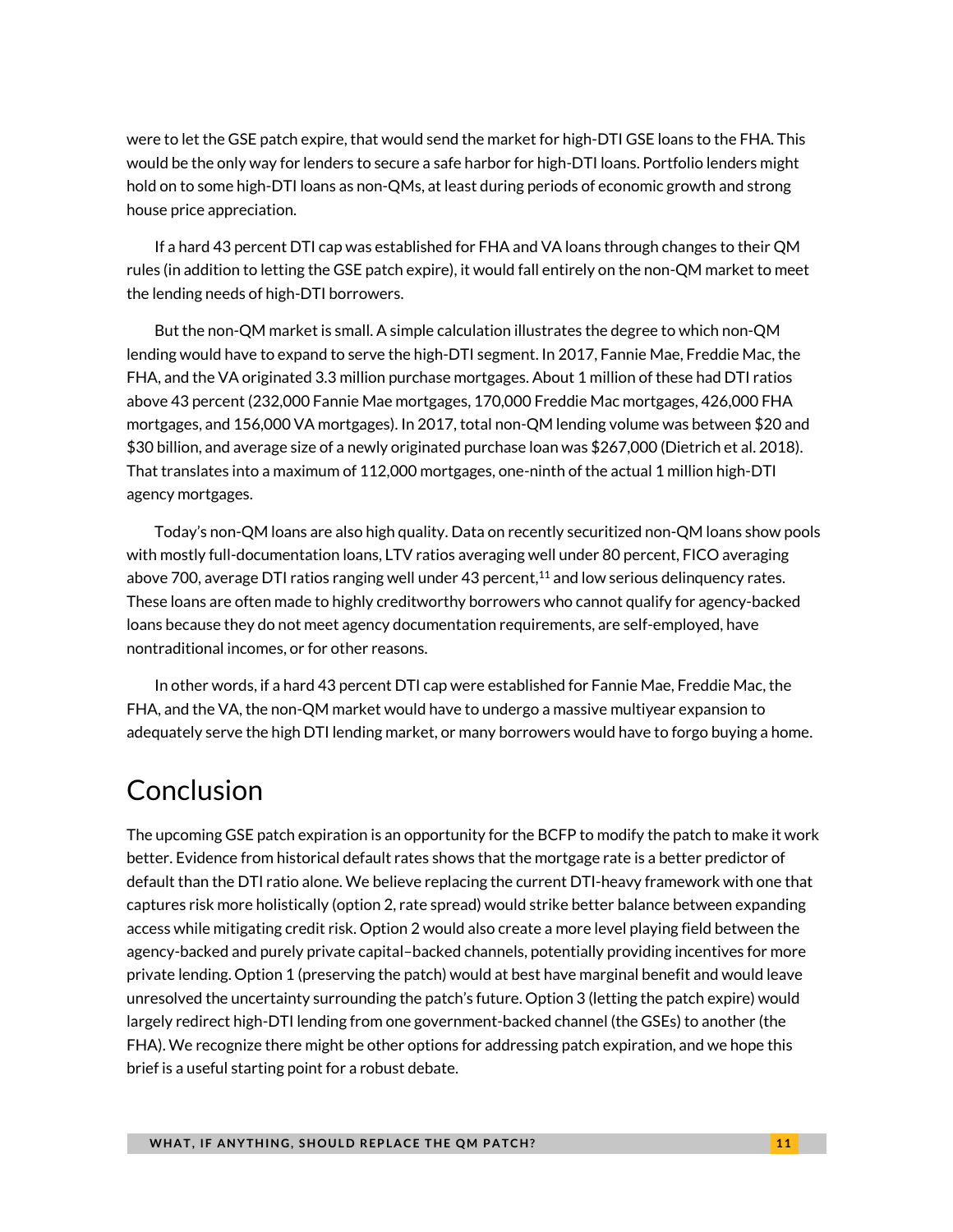# Notes

- <sup>1</sup> Higher points and fees are allowed for loan amounts below \$100,000.
- 2 Fixed-rate qualified mortgages that are not non-higher cost priced may charge prepayment penalties as long as the lender also offers the borrower an alternative loan without the penalty.
- $3$  The BCFP's QM rule governs QM eligibility for private mortgages and those guaranteed by Fannie Mae or Freddie Mac. Mortgages insured by the FHA, VA, or USDA are governed by separate QM rules developed and implemented by these federal agencies.
- <sup>4</sup> The original 2014 QM rule had established an asset threshold of \$2 billion. The recently passed Economic Growth, Regulatory Relief, and Consumer Protection Act increased the threshold to \$10 billion.
- <sup>5</sup> The Average Prime Offered Rate is an annual percentage rate based on average interest rates, fees, and other terms on mortgages offered to highly qualified borrowers. The underlying data source for most fixed and adjustable-rate products is Freddie Mac's Primary Mortgage Market Survey.
- 6 "[Qualified Mortgage Definition for HUD-Insured and Guaranteed Single-Family Mortgages](https://www.gpo.gov/fdsys/pkg/FR-2013-12-11/pdf/2013-29482.pdf)," 78 Fed. Reg., 75215 (December 11, 2013); "[Loan Guaranty: Ability-to-Repay Standards and Qualified Mortgage Definition under the](https://www.gpo.gov/fdsys/pkg/FR-2014-05-09/pdf/2014-10600.pdf)  [Truth in Lending Act](https://www.gpo.gov/fdsys/pkg/FR-2014-05-09/pdf/2014-10600.pdf)," 79 Fed. Reg., 26620 (May 9, 2014); "[Single-Family Housing Guaranteed Loan Program](https://www.gpo.gov/fdsys/pkg/FR-2016-05-03/pdf/2016-10217.pdf)," 81 Fed. Reg., 26461 (May 3, 2016).
- <sup>7</sup> Brad Finkelstein, "How a CFPB Overhaul of the QM Rule Will Remake Mortgages," *National Mortgage News,* June 4, 2018[, https://www.nationalmortgagenews.com/news/how-a-cfpb-overhaul-of-the-qualified-mortgage-rule](https://www.nationalmortgagenews.com/news/how-a-cfpb-overhaul-of-the-qualified-mortgage-rule-will-remake-home-loans)[will-remake-home-loans;](https://www.nationalmortgagenews.com/news/how-a-cfpb-overhaul-of-the-qualified-mortgage-rule-will-remake-home-loans) "Non-agency MBS Making Big Strides in 2018 but Still Far from Being a Meaningful Market," Inside Mortgage Finance, May 25, 2018, [https://www.insidemortgagefinance.com/issues/imfpubs\\_ima/2018\\_20/news/Non-Agency-MBS-Making-Big-](https://www.insidemortgagefinance.com/issues/imfpubs_ima/2018_20/news/Non-Agency-MBS-Making-Big-Strides-in-2018-1000046167-1.html)[Strides-in-2018-1000046167-1.html.](https://www.insidemortgagefinance.com/issues/imfpubs_ima/2018_20/news/Non-Agency-MBS-Making-Big-Strides-in-2018-1000046167-1.html)
- 8 A related question is how option 2 would work under the Economic Growth, Regulatory Relief, and Consumer Protection Act. This act awards QM safe harbor status to high-DTI loans held in portfolio by small depository lenders with less than \$10 billion in total assets.
- 9 Richard Green, "The Trouble with DTI as an Underwriting Variable—and as an Overlay," *Richard's Real Estate and Urban Economics Blog,* December 7, 2016[, http://real-estate-and-urban.blogspot.com/2016/12/the-trouble](http://real-estate-and-urban.blogspot.com/2016/12/the-trouble-with-dti-as-underwriting.html)[with-dti-as-underwriting.html.](http://real-estate-and-urban.blogspot.com/2016/12/the-trouble-with-dti-as-underwriting.html)
- <sup>10</sup> Requirements for Higher-Priced Mortgage Loans, 12 C.F.R. 1026.35 (2013).
- <sup>11</sup> Fitch Ratings, "Fitch Rates Angel Oak Mortgage Trust I, LLC 2018-2," news release, June 25, 2018, [https://www.fitchratings.com/site/pr/10035455.](https://www.fitchratings.com/site/pr/10035455)

### References

- Bricker, Jesse, Lisa J. Dettling, Alice Henriques, Joanne W. Hsu, Lindsay Jacobs, Kevin B. Moore, Sarah Pack, et al. 2017. "[Changes in the US Family Finances from 2013 to 2016: Evidence from the Survey of Consumer Finances](https://www.federalreserve.gov/publications/files/scf17.pdf)." *Federal Reserve Bulletin* 103 (3): 1–42.
- Dietrich, Jason, Feng Liu, Leslie Parrish, David Roell, and Akaki Skhirtladze. 2018. *[Data Point: 2017 Mortgage Market](https://s3.amazonaws.com/files.consumerfinance.gov/f/documents/bcfp_hmda_2017-mortgage-market-activity-trends_report.pdf)  [Activity and Trends](https://s3.amazonaws.com/files.consumerfinance.gov/f/documents/bcfp_hmda_2017-mortgage-market-activity-trends_report.pdf)*. Washington, DC: Bureau of Consumer Financial Protection.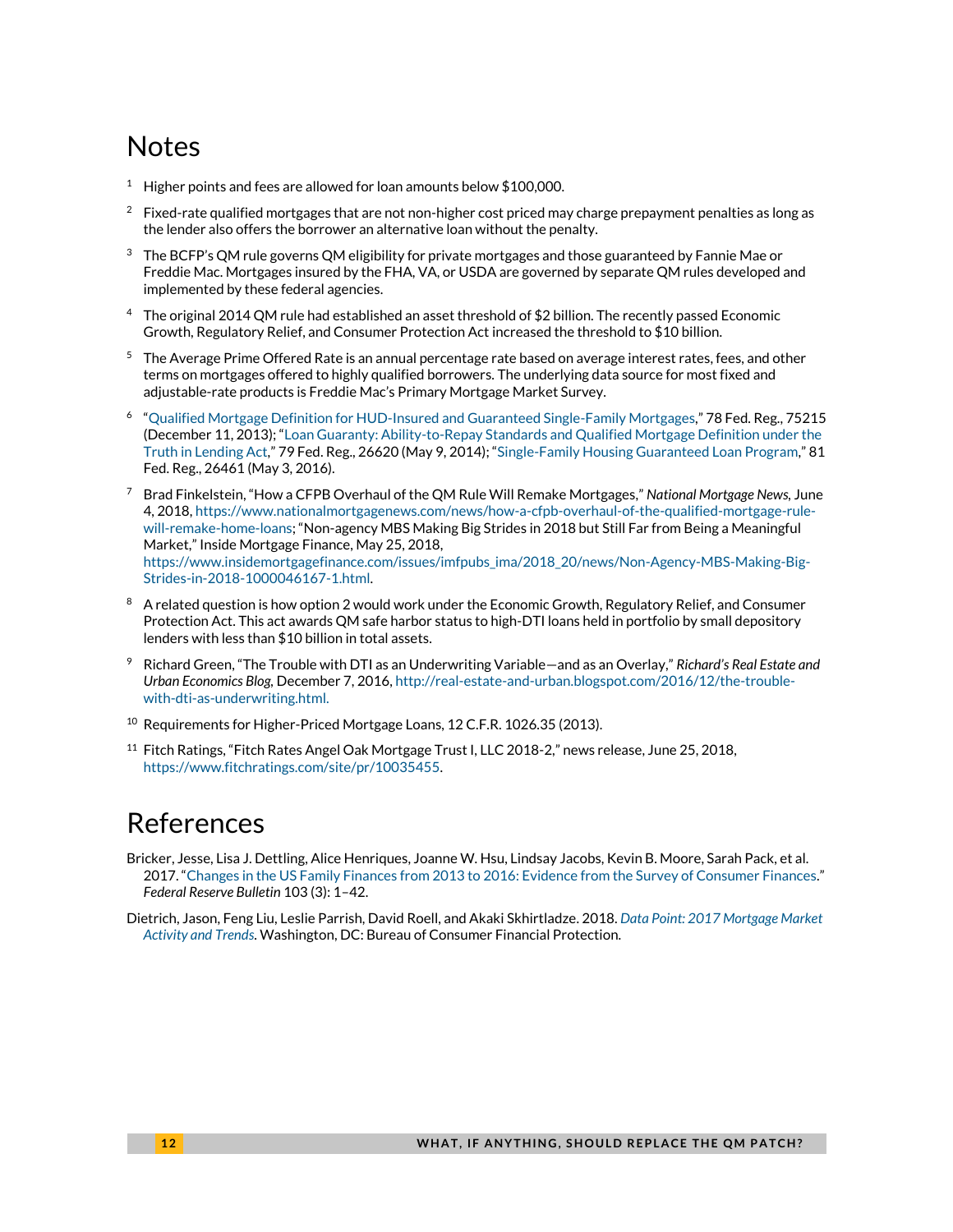## About the Authors



**Karan Kaul** researches topical housing finance issues to highlight the market impact of ongoing regulatory, industry, and related developments. He is also responsible for monitoring and reporting on mortgage market trends and current events weekly. He brings a deep understanding of key reform issues, political landscape surrounding reform, and pros and cons of different approaches concerning their impact on mortgage rates, credit availability, private capital, and other factors. Kaul came to Urban after five years at Freddie Mac, where he worked on various housing policy issues primarily related to the future of housing finance and the reform of the government-sponsored enterprises. Before Freddie Mac, Kaul worked as a research analyst covering financial institutions. He holds a bachelor's degree in electrical engineering and an MBA from the University of Maryland, College Park.



**Laurie Goodman** is a vice president at the Urban Institute and codirector of its Housing Finance Policy Center, which provides policymakers with data-driven analyses of housing finance policy issues that they can depend on for relevance, accuracy, and independence. Goodman spent 30 years as an analyst and research department manager on Wall Street. From 2008 to 2013, she was a senior managing director at Amherst Securities Group LP, a boutique broker-dealer specializing in securitized products, where her strategy effort became known for its analysis of housing policy issues. From 1993 to 2008, Goodman was head of global fixed income research and manager of US securitized products research at UBS and predecessor firms, which were ranked first by Institutional Investor for 11 straight years. Before that, she held research and portfolio management positions at several Wall Street firms. She began her career as a senior economist at the Federal Reserve Bank of New York. Goodman was inducted into the Fixed Income Analysts Hall of Fame in 2009. Goodman serves on the board of directors of MFA Financial and Arch Capital Group and is an adviser to Amherst Capital Management, a member of Morningstar Credit Ratings Regulatory Governance Board, and a member of the Federal Reserve Bank of New York's Financial Advisory Roundtable. She has published more than 200 journal articles and has coauthored and coedited five books. Goodman has a BA in mathematics from the University of Pennsylvania and an AM and PhD in economics from Stanford University.